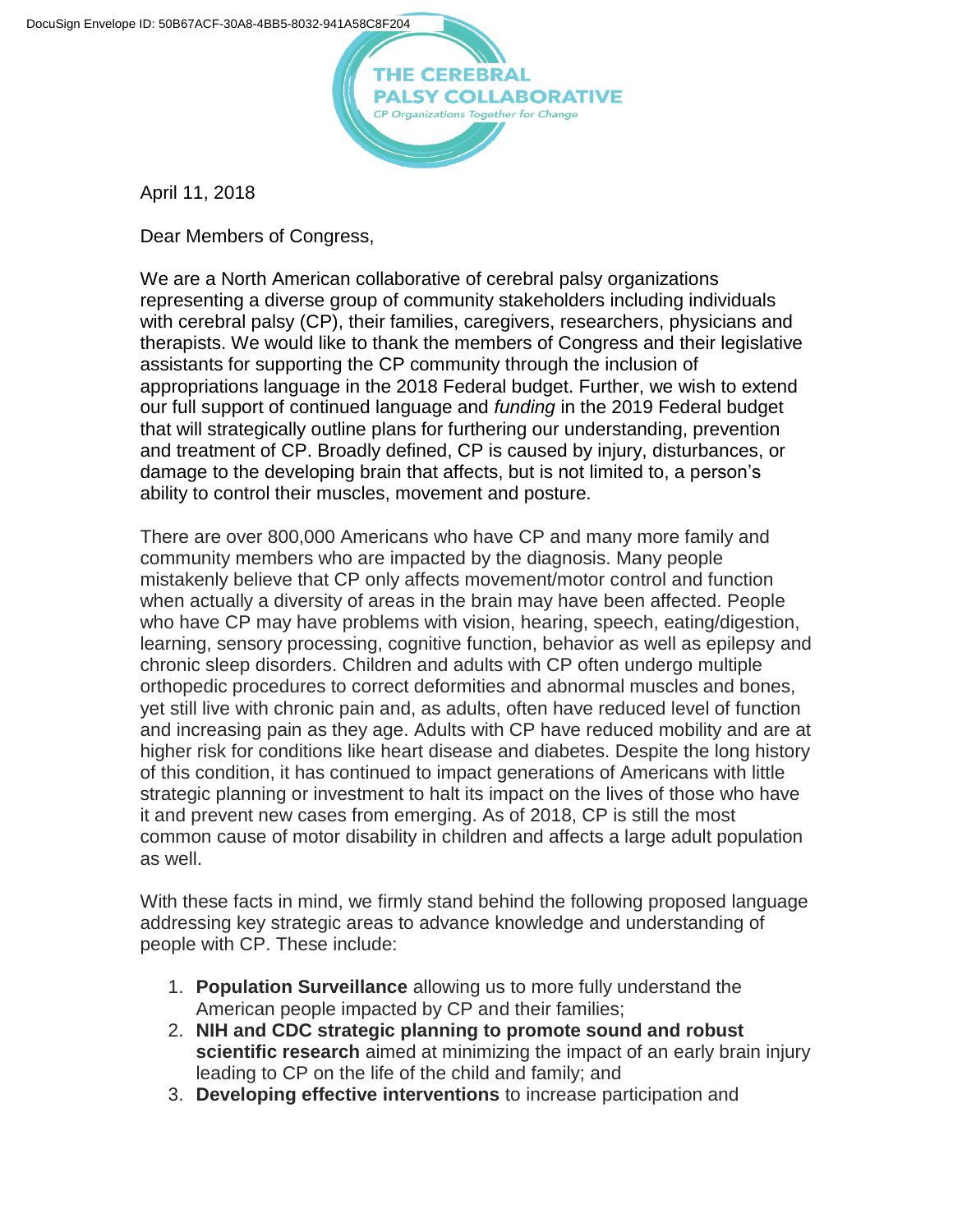inclusion in life activities for people with CP across the life span.

For reference, the current Labor, Health and Human Services, Education and Related Agencies Appropriations Bill, 2018, includes the following language:

In CDC - pg. 69

Cerebral Palsy [CP].—The Committee encourages CDC to build upon existing surveillance and research applications of CP surveillance within the established 11 Autism and Developmental Disabilities Monitoring Network surveillance sites. The Committee recognizes and supports CDC's efforts to include CP surveillance in three existing sites and encourage CDC to expand this effort within current resources to additional sites allowing for a more nationally representative sample.

## In NINDS - pg. 91

Cerebral Palsy [CP].—The Committee commends NINDS for developing the CP 5-year Strategic Plan and urges NINDS to implement Funding Opportunity Announcements in support of the top priorities and increase its CP research efforts for prevention, treatment, and cure through the lifespan. The Committee encourages funding for basic and translational research (including regenerative medicine) for improved outcomes for patients with CP, and recommends collaboration with the research and advocacy community. Furthermore, the Committee recommends that NIH form a transNIH working group of program officers who manage their Institute's CP portfolio and that this group regularly interact with CP patient advocacy groups.

## **2019 LHHS Appropriations Bill Report Language Recommendation:**

In National Center on Birth Defects, Developmental Disabilities, Disability and Health:

Cerebral Palsy (CP) – Over 800,000 Americans are impacted by Cerebral Palsy (CP), and it is the number one motor disability in children, affecting 1 in 323 live births. CDC is the lead federal agency for conducting population based research and currently, there is no such large-scale research on CP at CDC despite the prevalence and incidence. The Committee urges CDC to work with scientists and stakeholders to have a Strategic Planning meeting in 2019 to develop a Scientific Agenda to enhance the current CP surveillance. The Committee requests specific recommendations of data sets (including EMR, surveys, claims) that will answer the questions around the cause, prevalence and treatment of CP.

In National Institute of Neurological Disorders and Stroke (NINDS):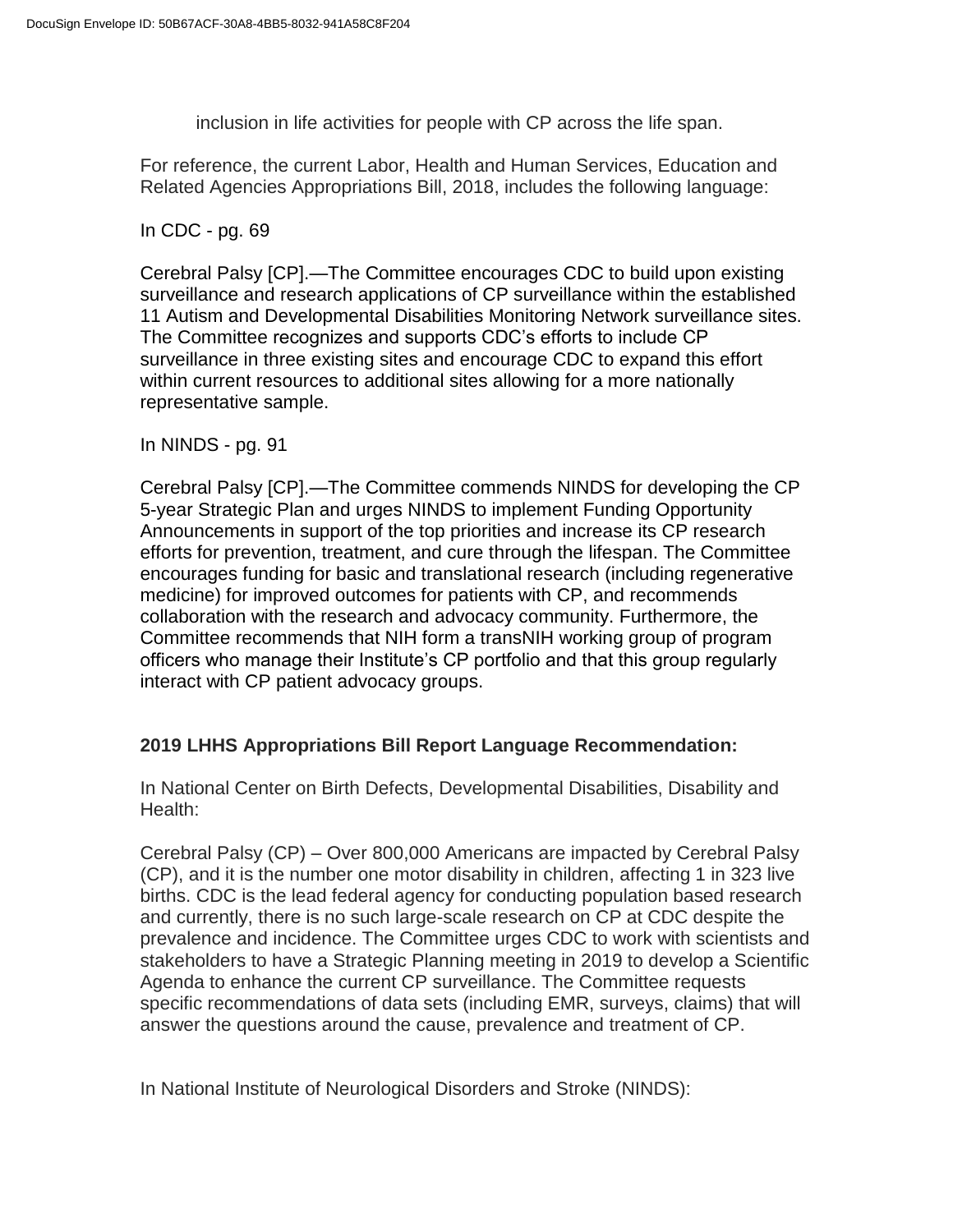Cerebral Palsy (CP) – The Committee commends NINDS for developing the Cerebral Palsy 5-year Strategic Plan and urges NINDS to implement Funding Opportunity Announcements in support of the top priorities and increase its CP research efforts for prevention, treatment, and cure through the life span. The Committee encourages funding for basic, translational and implementation research (including regenerative medicine and genomic research) for understanding mechanisms underlying CP and improving outcomes for patients with CP, and recommends collaboration with the research and advocacy community, including public-private partnerships that can accelerate clinical research in CP. Furthermore, the Committee recommends that NIH form a trans-NIH working group of program officers who manage their Institute's CP portfolio and that this group regularly interact with CP patient advocacy groups.

We are deeply appreciative of the CDC and the NIH for their current efforts and are hopeful that the future holds their continued support and expansion of these initiatives to improve treatments and quality of life for people with CP across the lifespan.

Sincerely,

-DocuSigned by: James Blackman

-BFFA5F119F7E40A..

James Blackman, MD, MPH, Cerebral Palsy Alliance Research Foundation US

DocuSigned by: armando Contreras

68C38E1895D94F0.. Armando Contreras, President and CEO, UCP

DocuSigned by: Kichard Ellenson

Richard Ellenson, CEO, Cerebral Palsy Foundation

DocuSigned by: Cynthia Frisinia .<br>7ABED86240C1461.

Cynthia Frisina, Founder and Executive Director, Reaching for the Stars - A Cerebral Palsy Foundation

DocuSianed by:

mary gannotti -8C4006B29E734BF

Mary Gannotti, PhD, Chair of the Adolescent and Adult with Developmental Disabilities Special Interest Group, Member of the Research Committee, Member of the Academy Of Pediatric Physical Therapy Leadership Team